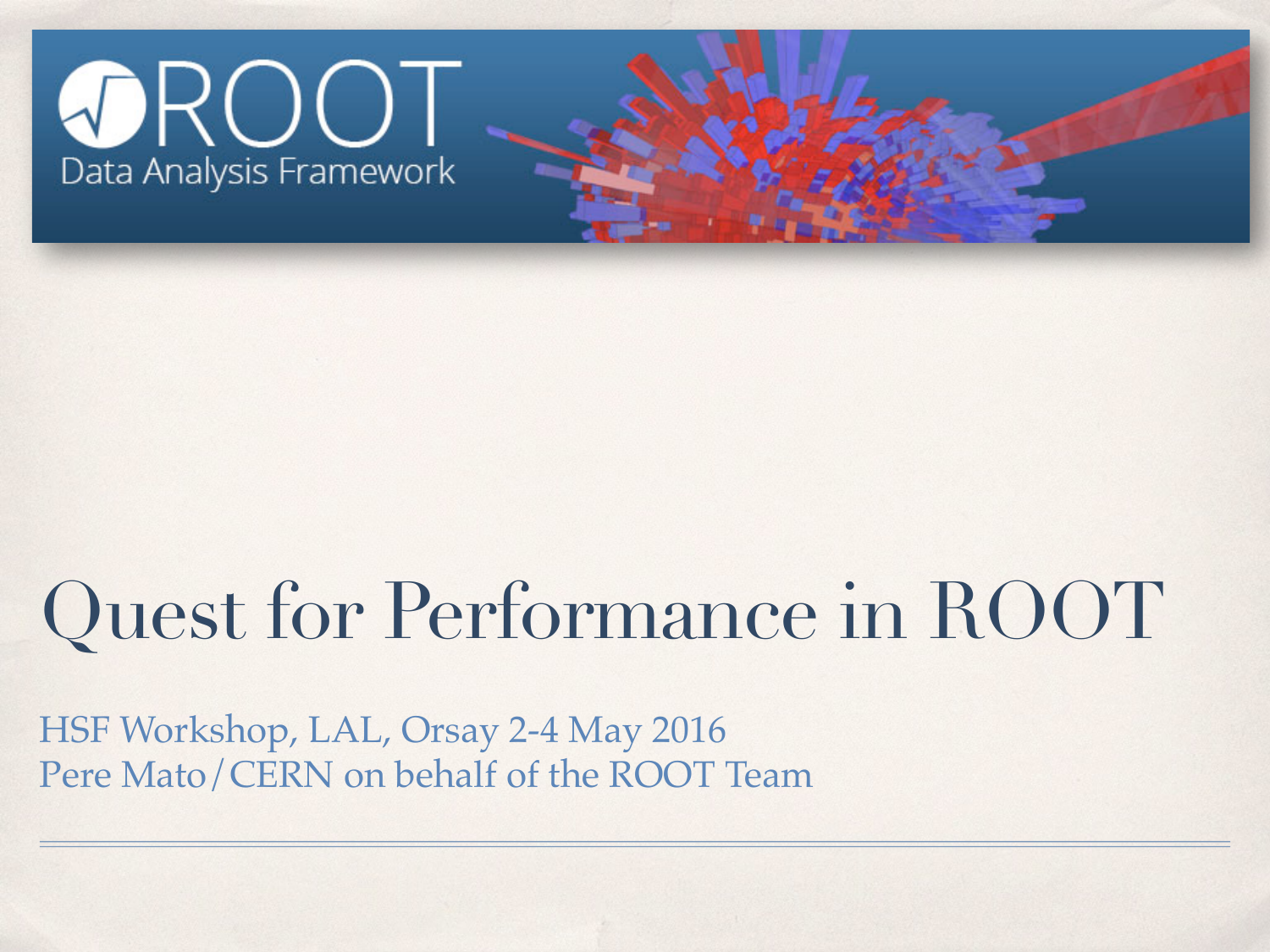#### Outline

- ✤ The 8 Dimensions of Performance
- ✤ Main Challenges
- ✤ Performance Monitoring
- ✤ Exploiting Vectorization
- ✤ Exploiting Multi-processing
- ✤ Exploiting Multi-Threading
- ✤ Exploiting Multi-Node
- ✤ Code optimizations: modules, modern C++, JIT, etc.
- **Conclusions**

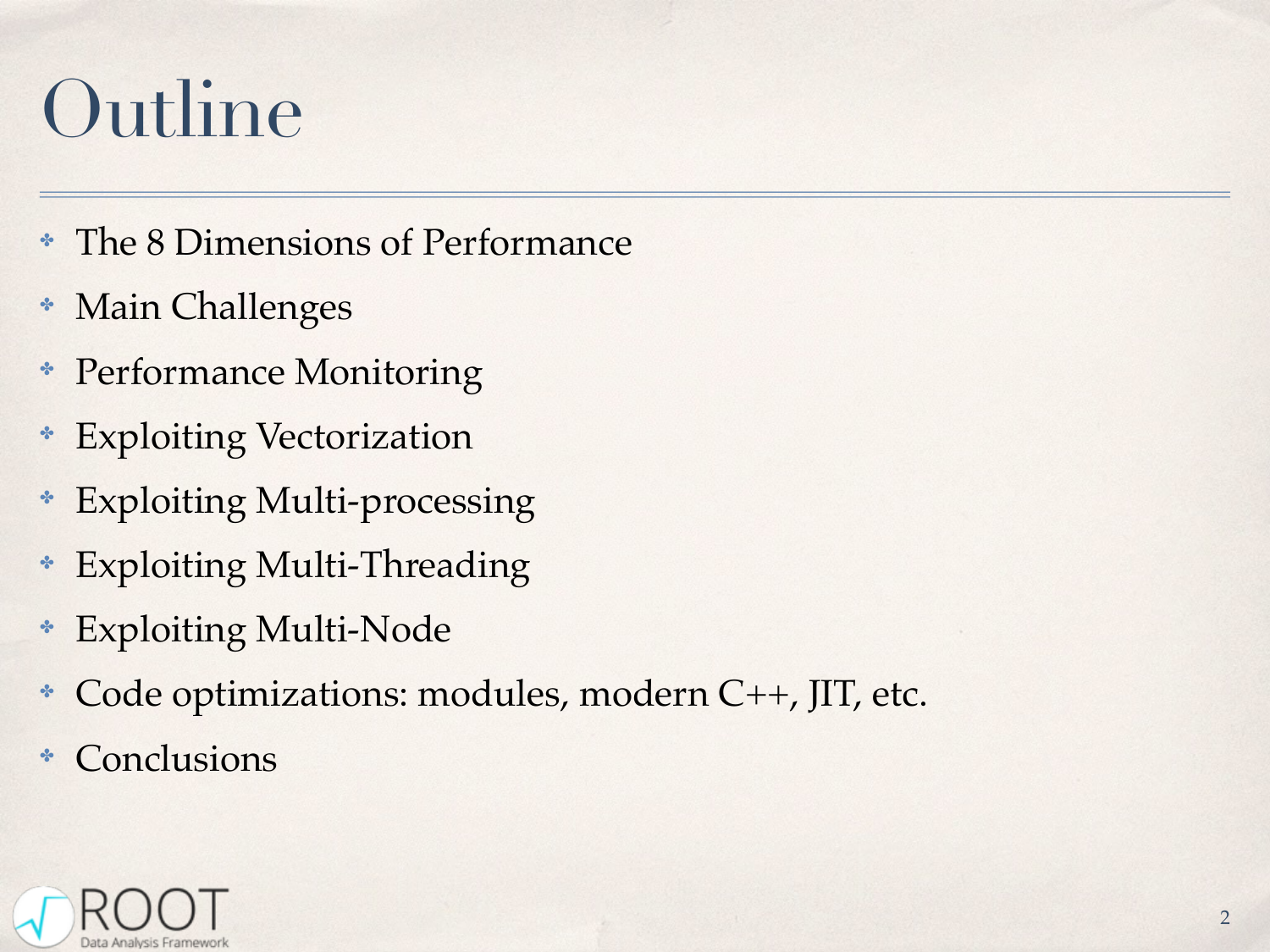#### The 8 Dimensions of Performance

© Sverre Jarp

- ✤ The "dimensions of performance" also for ROOT
	- ✤ Vectors
	- ✤ Instruction Pipelining
	- ✤ Instruction Level Parallelism (ILP)
	- ✤ Hardware threading
	- ✤ Clock frequency
	- ✤ Multi-core
	- ✤ Multi-socket
	- ✤ Multi-node

Micro-parallelism: gain in throughput and in time-to-solution

Very little gain to be expected and no action to be taken

Gain in memory footprint and time-to-solution but not in throughput

Possibly running different jobs (PROOF-like) as we do now is the best solution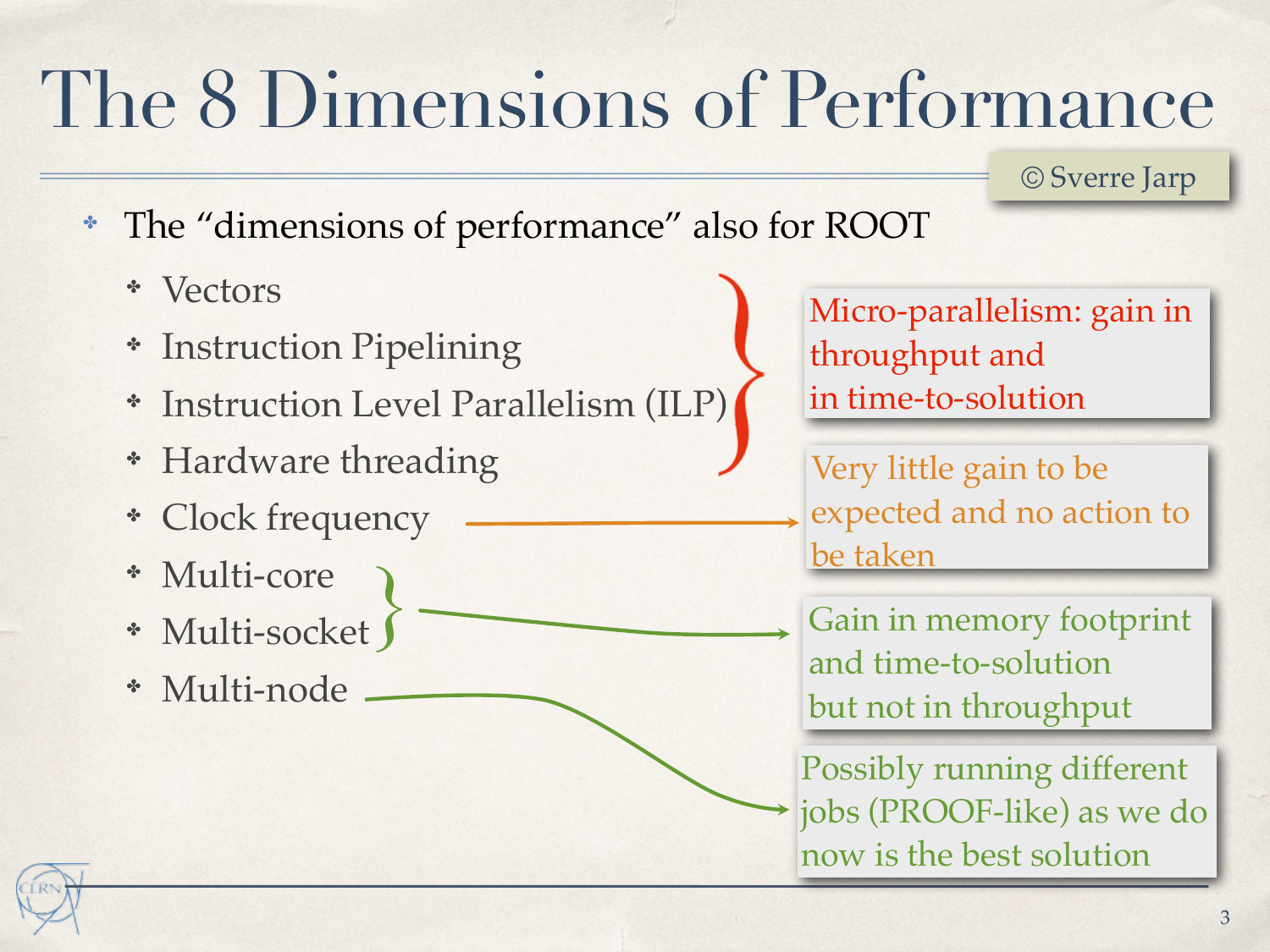## ROOT Main Challenges

- ✤ ROOT is 20 years old, and some parts **require re-engineering and modernization**
	- ✤ Need to **exploit modern hardware** (many-core, GPU, etc.) to boost performance
	- ✤ **Modernize implementations** (C++11/14 constructs, use existing libraries, etc.)
	- ✤ **Modernize C++ API** to improve robustness eventually giving up on backward/forward compatibility

✤ Require the collaboration of the community to **ensure evolution and sustainability**

- ✤ **Facilitate contributions** to ROOT without engaging our responsibility in the maintenance and user support
- ✤ Layered software modules or plugins that can bring new functionality to the end-users

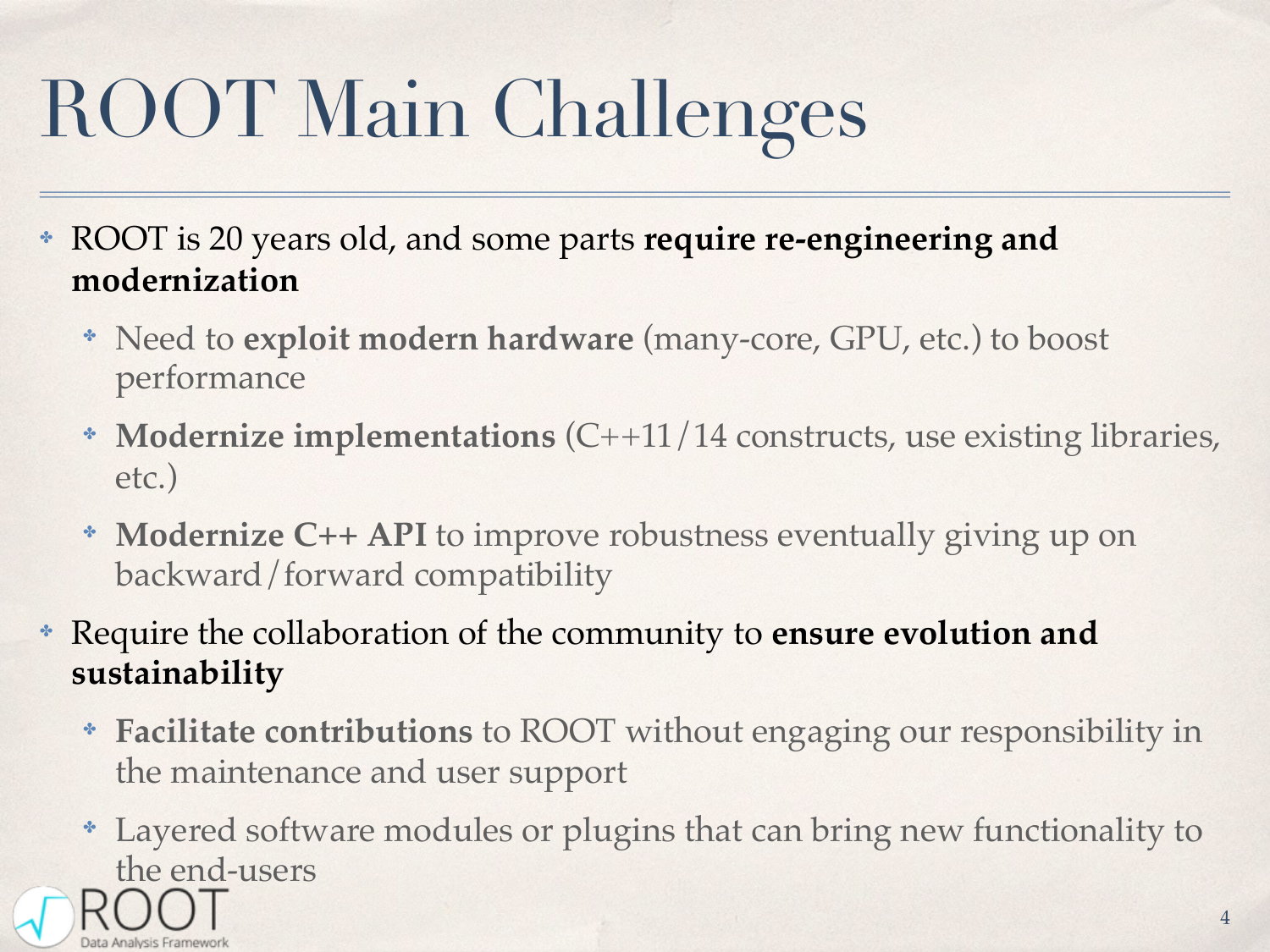## Improving Performance of ROOT

- ✤ ROOT will evolved and undertake the necessary changes to **improve performance in any area that will be possible**
- ✤ The strategy is to be transparent to the user whenever possible
	- ✤ Deliver more computation with the same or even simpler user interface
	- ✤ Hide complexity as much as possible
- ✤ Ambitious program for both making parallelism "endemic" within ROOT itself and for providing components to help users expressing parallelism
- ✤ The roadmap foresees the utilisation of different parallelisation strategies for different problems, qualified by their scale, amount of legacy code, affordable overhead

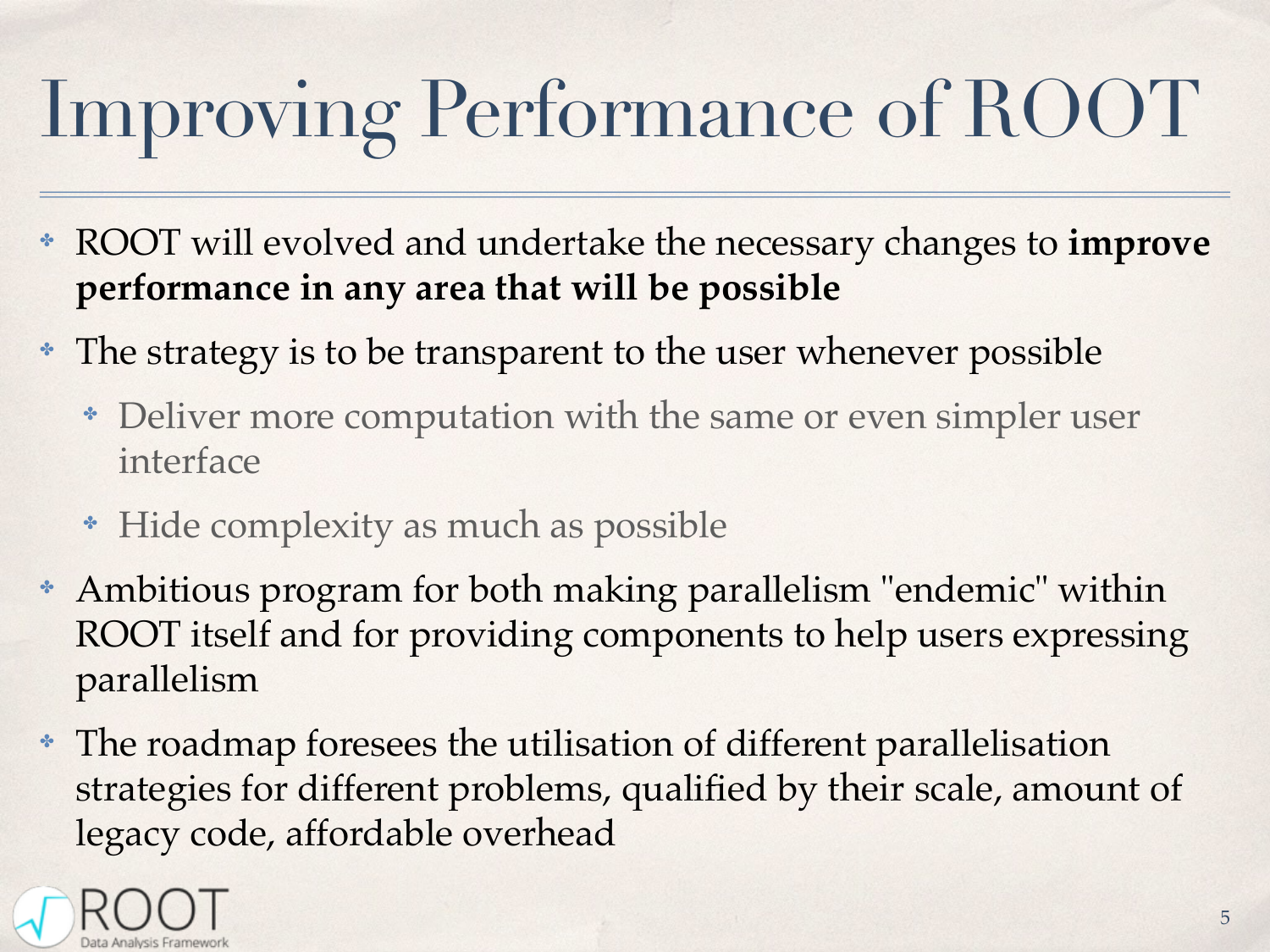## Measuring Performance

- Improvement is not possible without measurement
- ✤ ROOT could benefit from common profiling strategies and tools shared with the experiments.
	- ✤ The experience with IgProf has been shown to be a perfect example of the sharing of such strategies and tools achieving concrete and numerous results during the integration of ROOT6 with CMS and ATLAS.
- ✤ A continuous profiling effort of experiments' data processing "candles" is immediately beneficial for all building blocks of the experiments' software stacks:
	- ✤ Time and memory allocated per function
	- ✤ Possibility to inspect memory allocation patterns
	- ✤ Impact of serial code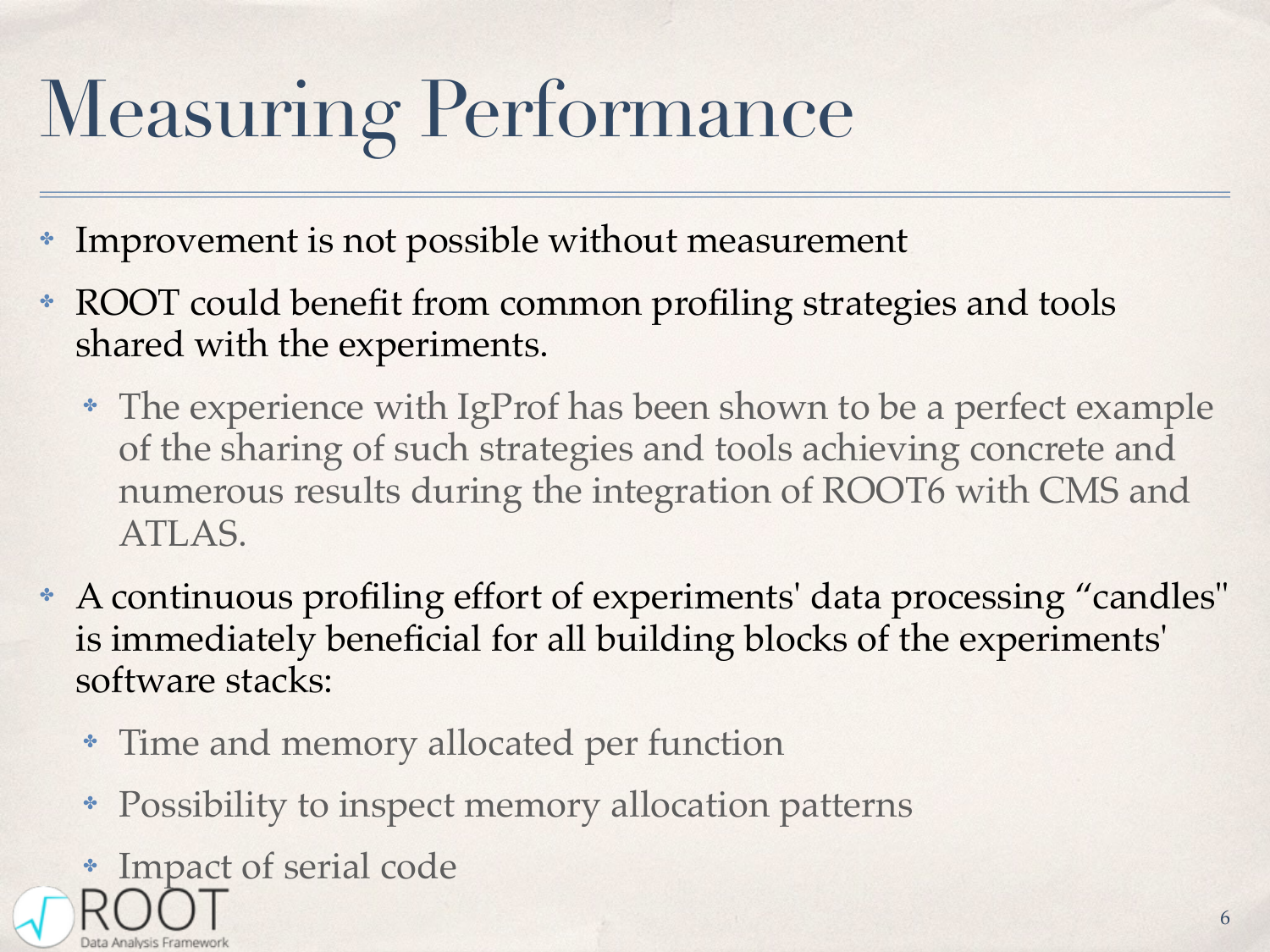#### Data Parallelism - Vectorization

- Exploit the SIMD instructions available in modern microprocessors
- ✤ Targeting mainly the Math Libraries in ROOT
	- ✤ Function evaluation with vector interface (Vc)
	- ✤ Likelihood calculations, fitting, etc.
	- ✤ Histogramming
- ✤ Use types in the *VecCore* library, which embeds low-level support for vectorization, in the ROOT Liner Algebra classes
- ✤ Re-implement the geometry package TGeom in terms of the *VecGeom* library developed in the context of GeantV

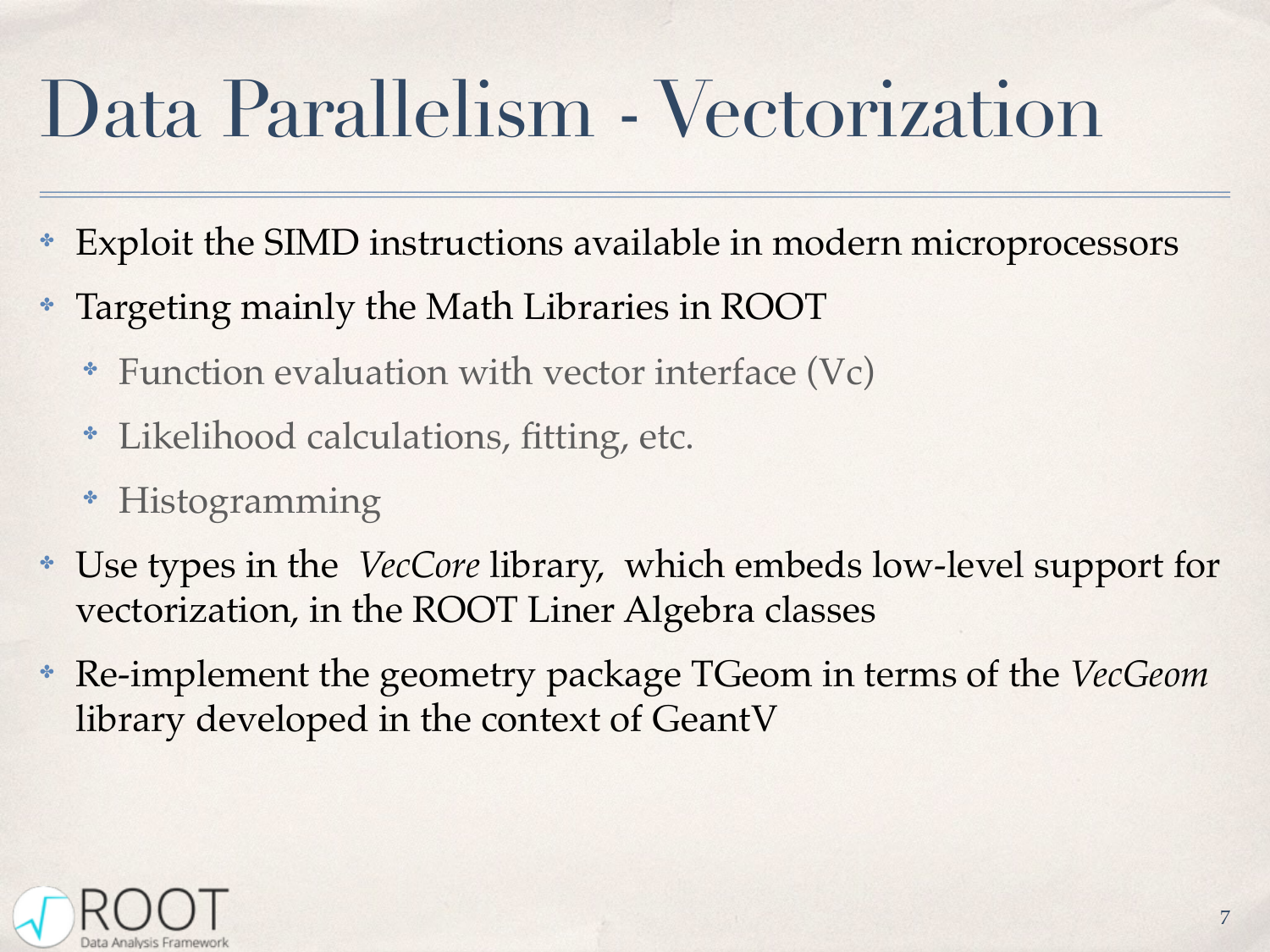## Multi-Processing

- Seamless parallelisation (no contention issues) of legacy code
	- ✤ Unique case in C++ landscape thanks to serialisation capabilities (even without dictionaries thanks to CLING)
- ✤ **PROOF** is playing an important role in speedup analysis. Several flavors:
	- ✤ PROOF-Lite (optimized for single many-core machines)
	- ✤ Dedicated PROOF Analysis Facilities (multi-user)
	- ✤ PROOF on Demand (single-user)
- ✤ New **TProcPool** utility, analogies with modern data science, map/ reduce, integration with TTree and ROOT ecosystem.

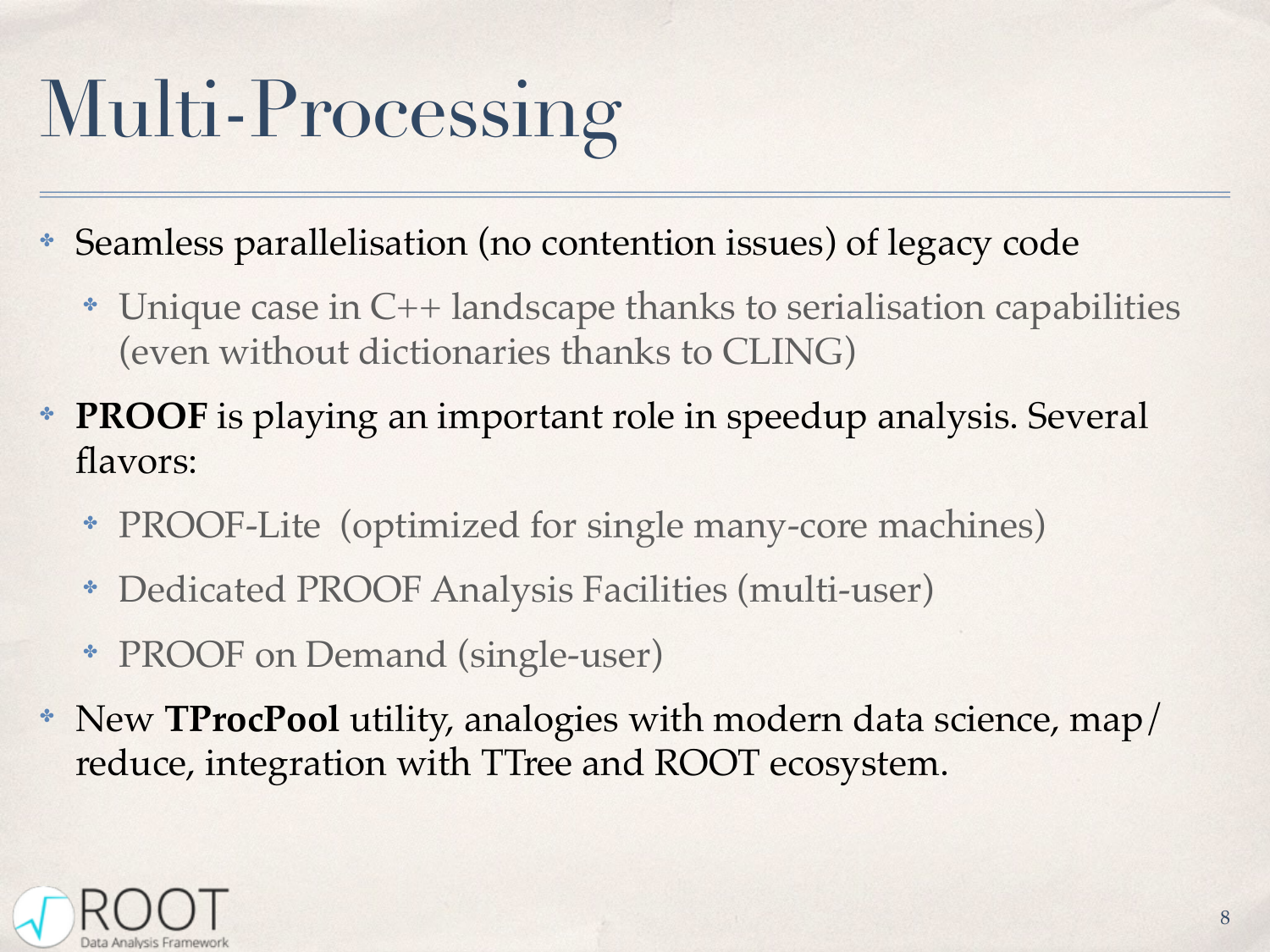## MultiProc package

- Developed a new lightweight framework for multi-process applications
	- ✤ Inspired by the Python *multiprocessing* module
	- ✤ Idea to **re-implement Proof-Lite** using it
- ✤ Distribute work to a number of fork()'d *workers,* then collect results
	- ✤ Main advantage: workers have access to complete 'master' state

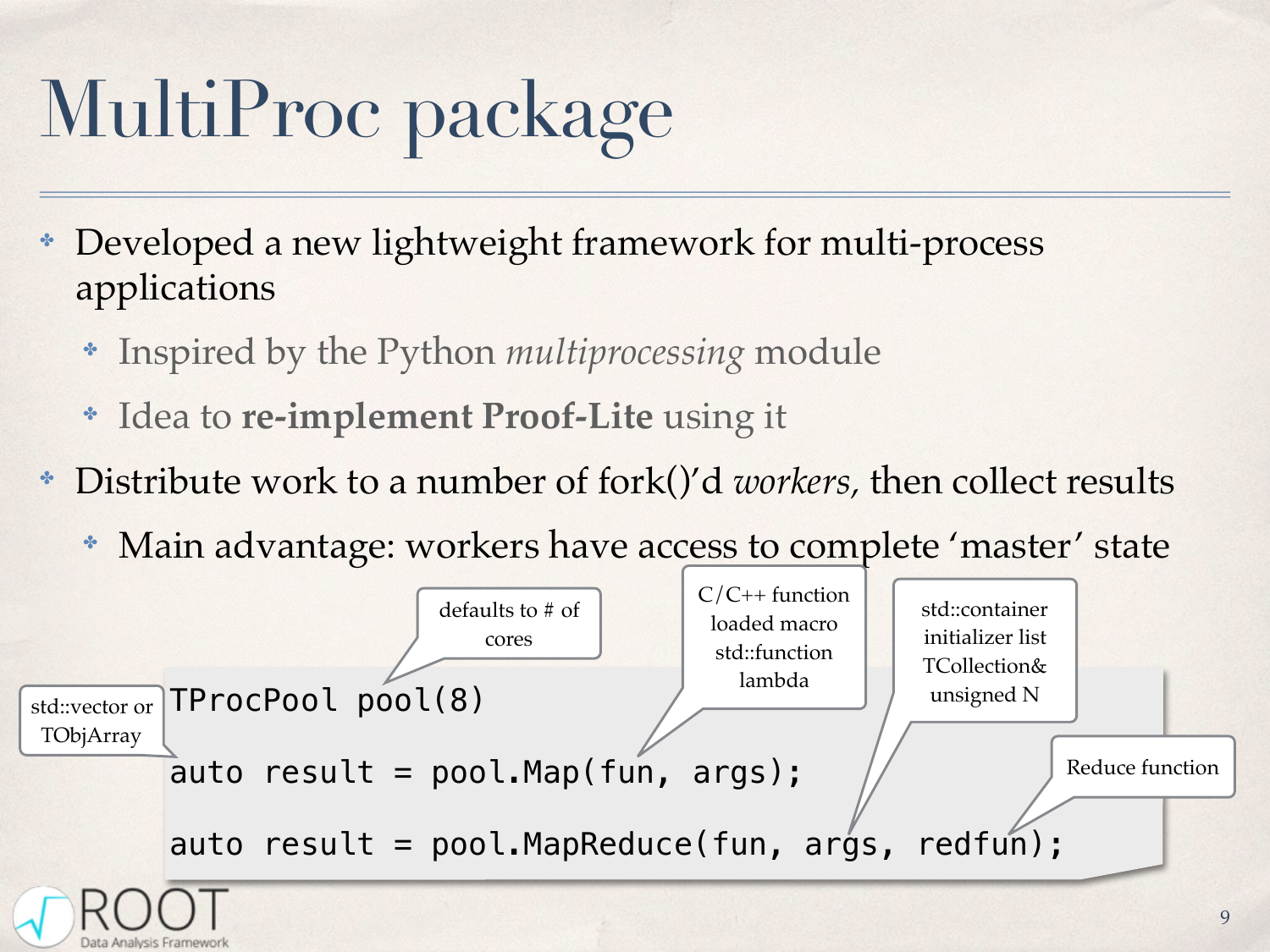## Multi-Threading

- ✤ Complete abstraction from the ROOT threading model (*TThread*) and ROOT seamlessly pluggable with arbitrary threading models (e.g. TBB, HPX, STL)
- ✤ New *ThreadPool* class offering same interface of *TProcPool*
- ✤ Solve problems for **merging efficiently the output objects** produced by the parallel tasks: (histograms, trees, etc….)
	- ✤ Entities to facilitate resource protection and handling of object merging (*TThreadedObject*)
- ✤ Introduce **thread-safety** where needed (e.g. I/O)
- **Implicit multithreading** for parallel TTree reading palette of examples illustrating new features, application for statistics, likelihood calculations, minimisations, generation of toy experiments.

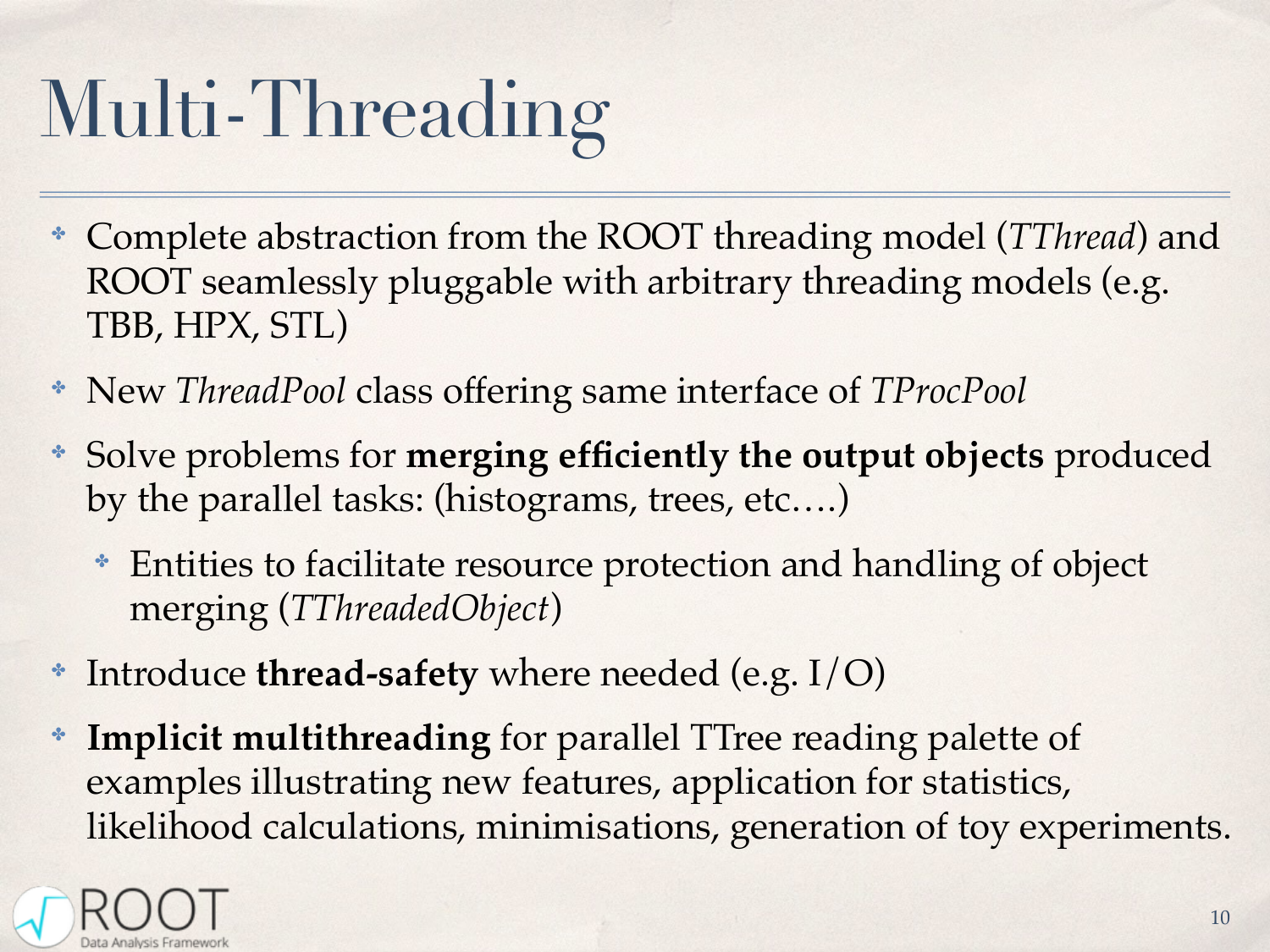## Multi-Threading: TTree

- ✤ Every TTree is different, so it is every read operation:
	- ✤ E.g. trees with many branches, reading systematically all of them (exp. frameworks), or trees with many entries and reading only a subset of branches (analysis)

#### ✤ No solution will fit all cases

entry ranges

|   | A                    | в                       | C                    | D                             | Е      |
|---|----------------------|-------------------------|----------------------|-------------------------------|--------|
| 0 |                      | $-0.226873$ $-1.572761$ |                      | $-0.146099$ $-0.841741$ 25223 |        |
|   | -0.393772 0.986366   |                         |                      | $-1.607320$ $-0.480856$       | 112233 |
| 2 | 0.347761             | 0.777437                | 0.288697             | 0.753554                      | 25223  |
| 3 | $-0.627266$ 0.152359 |                         | $-1.990341$          | 1.121647                      | 14333  |
|   | 4 0.788173           | 1.034401                | 1.049267             | 0.219964                      | 14333  |
| 5 | 0.219663             | $-0.800595$             | $-0.277086$ 0.611812 |                               | 112233 |

# branches **parallel\_for**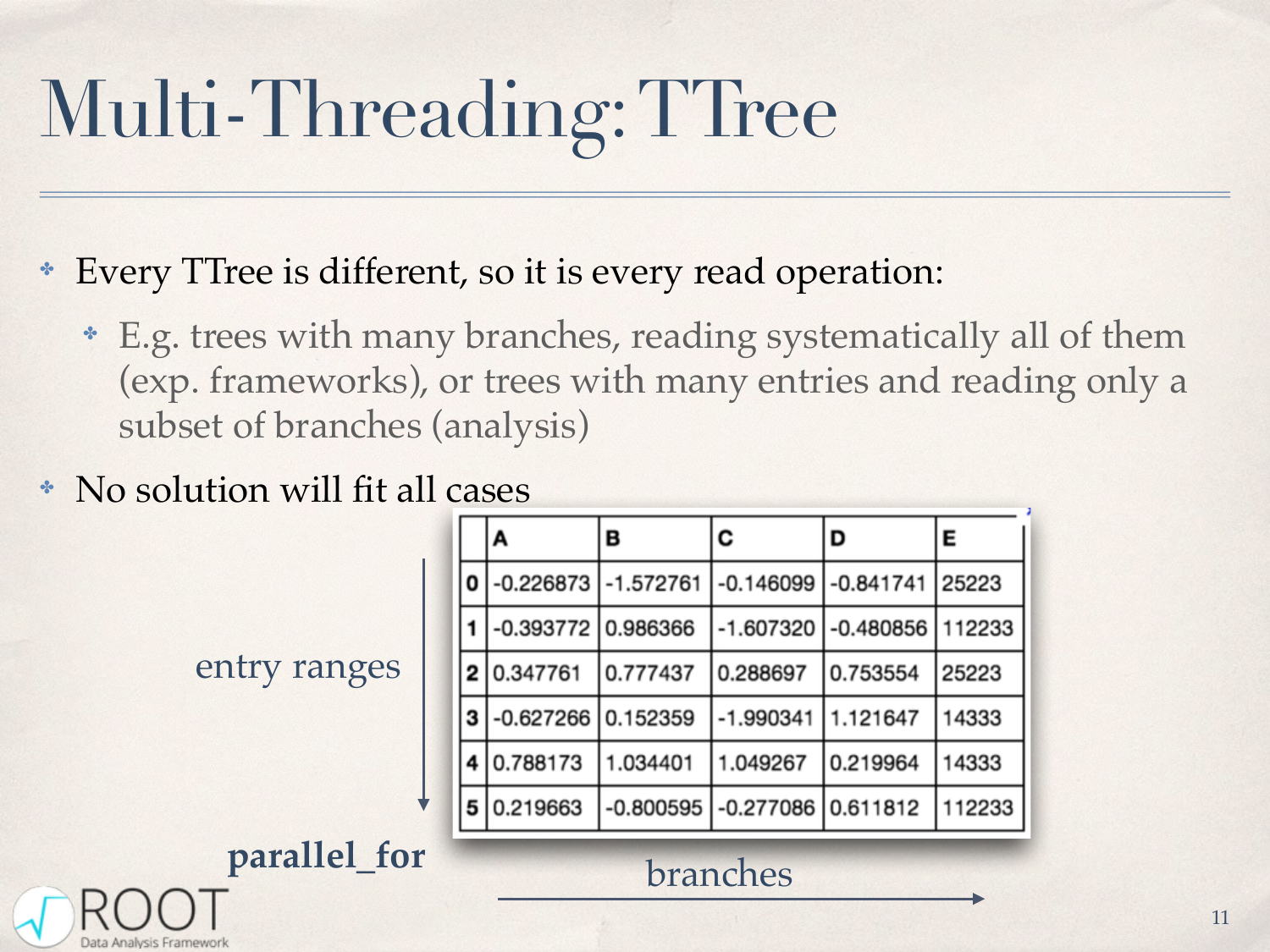## Loop Over Branches



- ✤ Implemented parallel TTree reading using a "task programming model" (e.g. TBB)
	- ✤ speeding up the TTree:GetEntry(i)
- ✤ Concurrent de-serialization, decompression of each branch
- Tested with realistic ATLAS/CMS data

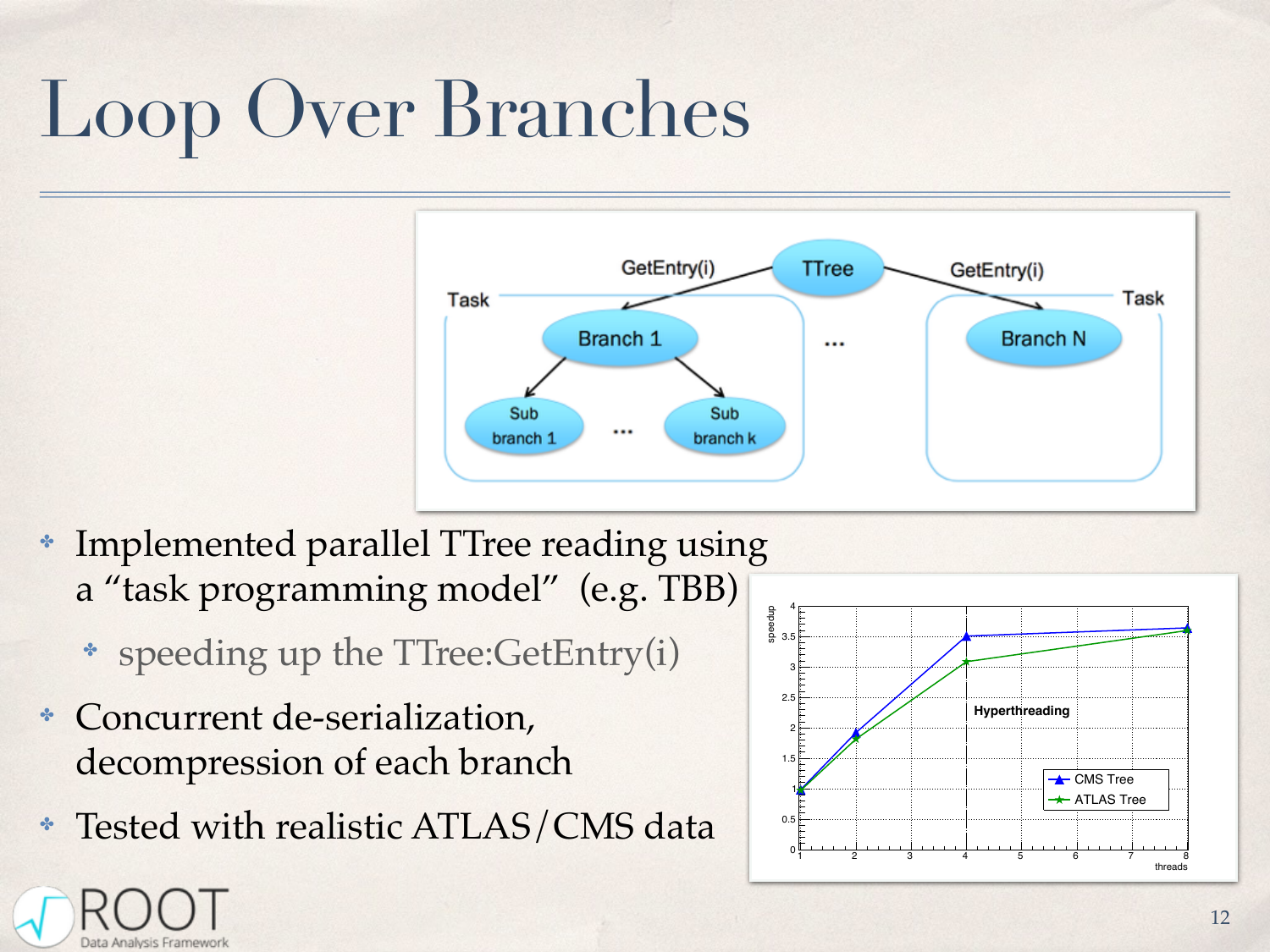#### Multi-Node: SWAN

- ✤ A platform to perform interactive data analysis in the cloud (ROOT-as-a-Service)
	- ✤ Analyse data without the need to install any software
	- ✤ Front-end for on-demand/elastic cloud resources (e.g. Spark cluster, PROOF cluster, etc.)



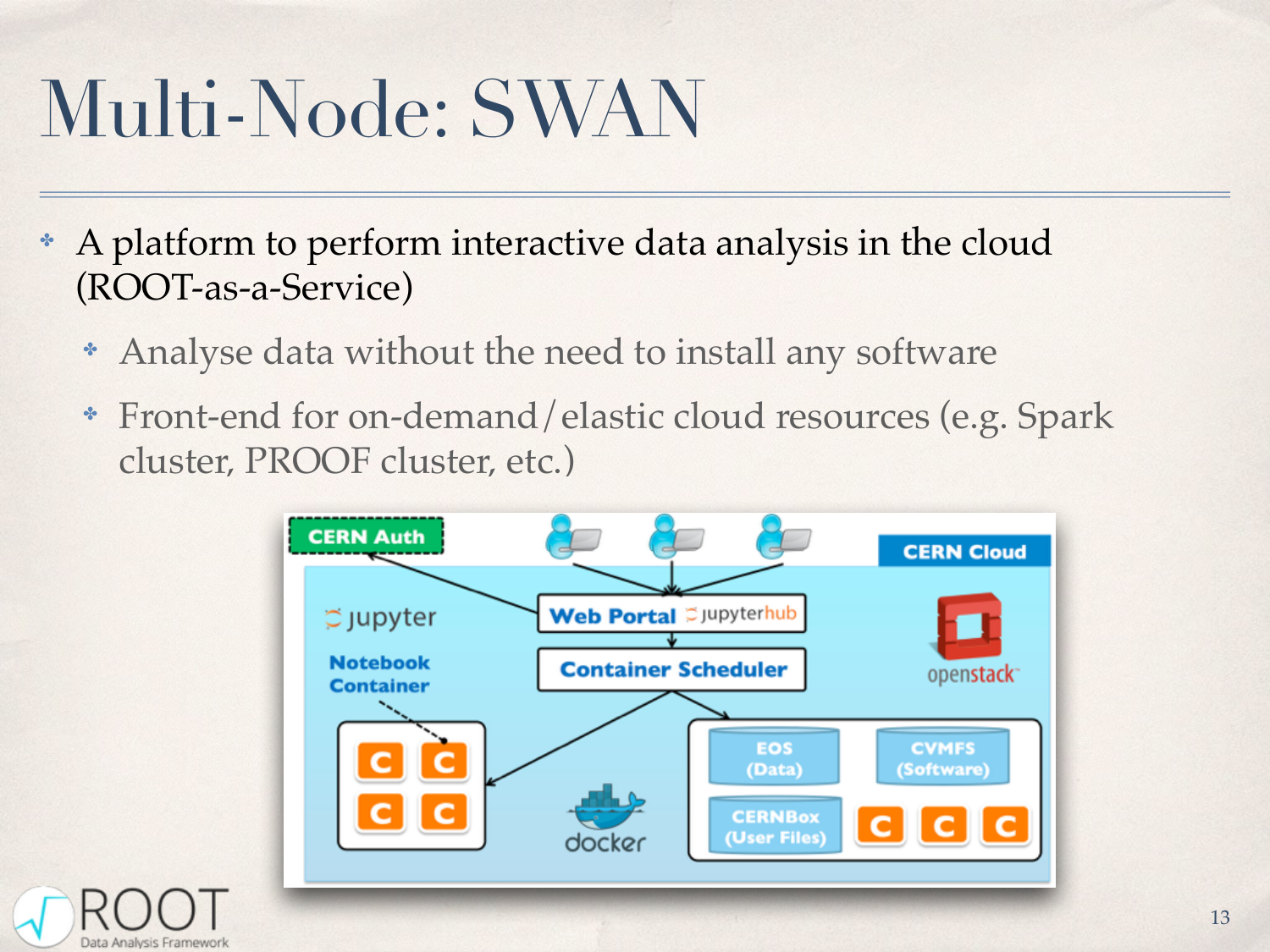#### Code Optimization

- Interpreter and *type system* optimization (CPU and memory)
	- ✤ Introducing CLANG modules to avoid header compilation
- ✤ I/O Performance
	- ✤ Code implementation optimization
	- ✤ Optimization via change in file format (endianness, memory layout, binary POD, etc.)
- ✤ New C++ Interfaces: an opportunity for improving performance
	- ✤ Modernize implementations with STL
	- ✤ Opportunity to replace 'virtual functions' with 'concrete' template instantiations and specializations
	- ✤ Prototype of ROOT 7 histograms with much better performance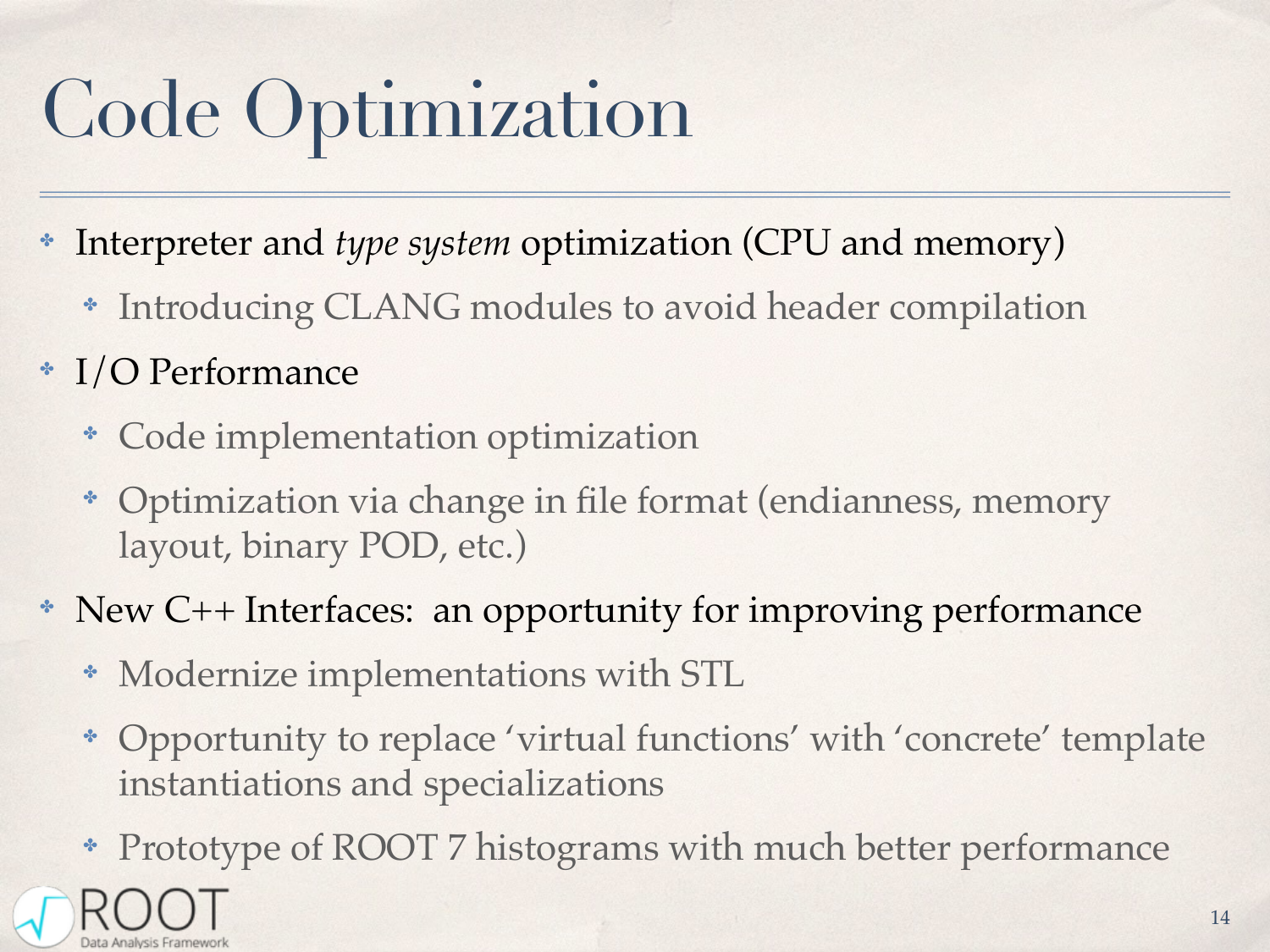## Exploiting JIT

- Using the new JIT capability of LLVM/CLANG is a great opportunity for performance optimizations
	- ✤ Specific code can generated and executed at compiled (optimized) code speed
- ✤ Example: New *TFormula*
	- ✤ Pre-parsing of expressions (as before) but now using a real compiler
- Other examples: I/O proxies, TTree readers, etc.

auto  $f = new TFormula("F", "[0]+[1]*x")$ ;

auto  $f = new TFormula("F", "[] (double *x, double *p)$  ${recturn p[0]+p[1]*x[0];}''$ , 1, 2);

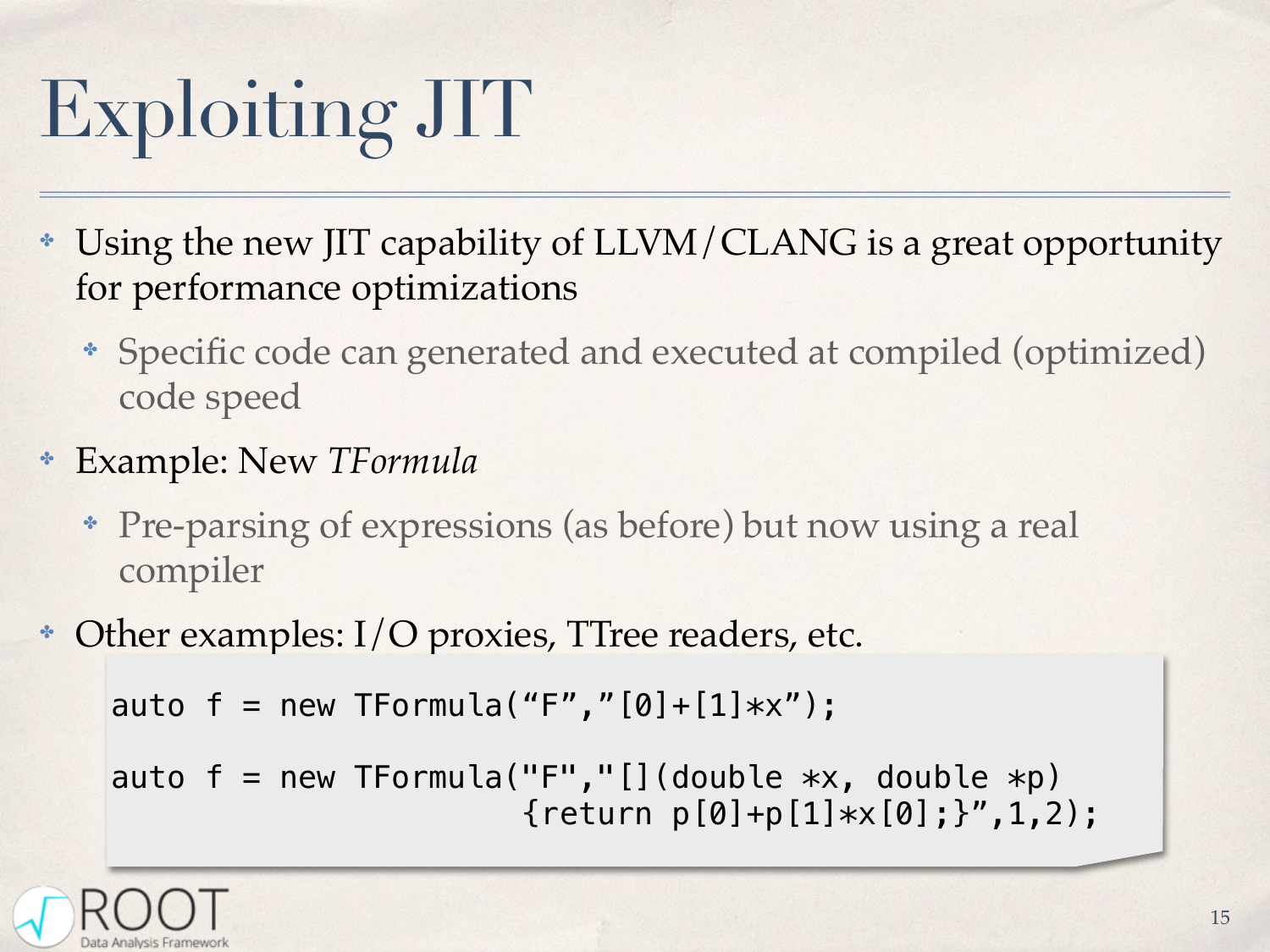#### Functional Chains

- Prototyping some ideas of 'declarative/functional' chains of basic concepts such as map, filter, reduce, accumulate, etc.
	- ✤ Inspired from data analytic tools such as Spark
- ✤ The user specifies the **What** and system chooses **How**
	- ✤ Actions are only triggered at the end of the chain
	- ✤ Great opportunity for optimizations (partitioning, caching, reordering, etc.)

```
hist = ttree.filter(lambda event: event.Emiss > 40)
 .flatMap(lambda event: event.tracks)
.map(lambda track: sqrt(px**2 + py**2))
 .histo(100, 0, 20)
```


The chain is only executed when is completed